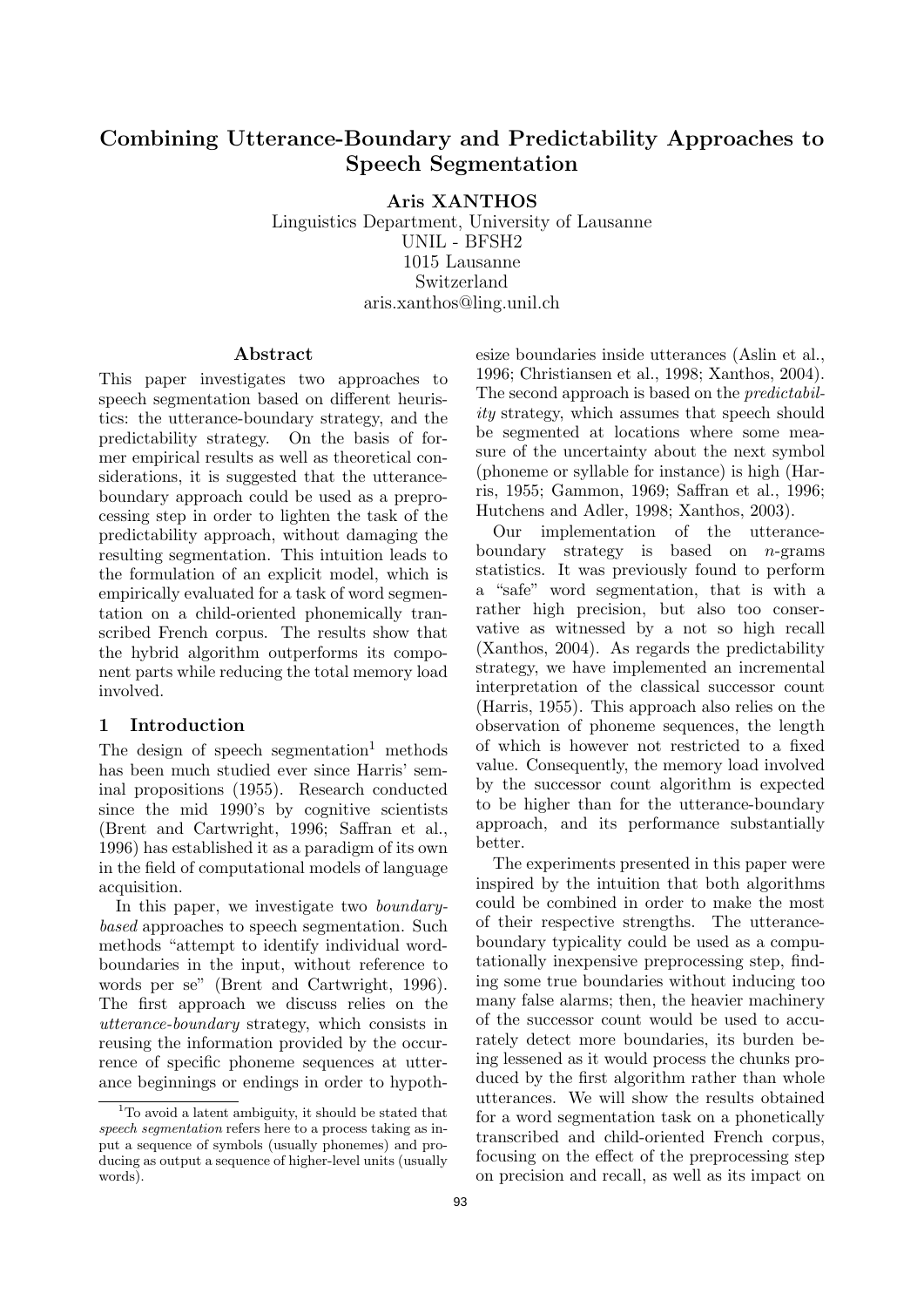memory load and processing time.

The next section is devoted to the formal definition of both algorithms. Section 3 discusses some issues related to the space and time complexity they involve. The experimental setup as well as the results of the simulations are described in section 4, and in conclusion we will summarize our findings and suggest directions for further research.

# 2 Description of the algorithms

## 2.1 Segmentation by thresholding

Many distributional segmentation algorithms described in the literature can be seen as instances of the following abstract procedure (Harris, 1955; Gammon, 1969; Saffran et al., 1996; Hutchens and Adler, 1998; Bavaud and Xanthos, 2002). Let  $S$  be the set of phonemes (or segments) in a given language. In the most general case, the input of the algorithm is an utterance of length  $l$ , that is a sequence of  $l$ phonemes  $u := s_1 \dots s_l$  (where  $s_i$  denotes the *i*-th phoneme of u). Then, for  $1 \leq i \leq l-1$ , we insert a boundary after  $s_i$  iff  $D(u, i) > T(u, i)$ , where the values of the *decision variable*  $D(u, i)$ and of the *threshold*  $T(u, i)$  may depend on both the whole sequence and the actual position examined (Xanthos, 2003).

The output of such algorithms can be evaluated in reference to the segmentation performed by a human expert, using traditional measures from the signal detection framework. It is usual to give evaluations both for word and boundary detection (Batchelder, 2002). The word precision is the probability for a word isolated by the segmentation procedure to be present in the reference segmentation, and the word recall is the probability for a word occurring in the true segmentation to be correctly isolated. Similarly, the segmentation precision is the probability that an inferred boundary actually occurs in the true segmentation, and the segmentation recall is the probability for a true boundary to be detected.

In the remaining of this section, we will use this framework to show how the two algorithms we investigate rely on different definitions of  $D(u, i)$  and  $T(u, i)$ .

#### 2.2 Frequency estimates

Let  $U \subseteq S^*$  be the set of possible utterances in the language under examination. Suppose we are given a corpus  $C \subseteq U^T$  made of T successive utterances.

The absolute frequency of an *n*-gram  $w \in S^n$ in the corpus is given by  $n(w) := \sum_{t=1}^{T} n_t(w)$ where  $n_t(w)$  denotes the absolute frequency of w in the t-th utterance of  $C$ . In the same way, we define the absolute frequency of w in utterance*initial position* as  $n(w|\mathbf{I}) := \sum_{t=1}^{T} n_t(w|\mathbf{I})$  where  $n_t(w|I)$  denotes the absolute frequency of w in utterance-initial position in the t-th utterance of C (which is 1 iff the utterance begins with  $w$  and 0 otherwise). Similarly, the absolute frequency of  $w$  in utterance- $\text{final}$  position is given by  $n(w|F) := \sum_{t=1}^{T} n_t(w|F)$ .

Accordingly, the relative frequency of w obtains as  $f(w) := n(w)/\sum_{\tilde{w} \in S^n} n(\tilde{w})$ . Its relative frequencies in utterance-initial and -final position respectively are given by  $f(w|\mathbf{I}) := n(w|\mathbf{I})/\sum_{\tilde{w}\in S_n^n} n(\tilde{w}|\mathbf{I})$  and  $f(w|\mathbf{F}) :=$  $n(w|\text{F})/\sum_{\tilde{w}\in S^n}n(\tilde{w}|\text{F})^2$ .

Both algorithms described below process the input incrementally, one utterance after another. This implies that the frequency measures defined in this section are in fact evolving all along the processing of the corpus. In general, for a given input utterance, we chose to update n-gram frequencies first (over the whole utterance) before performing the segmentation.

#### 2.3 Utterance-boundary typicality

We use the same implementation of the utterance-boundary strategy that is described in more details by Xanthos (2004). Intuitively, the idea is to segment utterances where sequences occur, which are typical of utterance boundaries. Of course, this implies that the corpus is segmented in utterances, which seems a reasonable assumption as far as language acquisition is concerned. In this sense, the utteranceboundary strategy may be viewed as a kind of learning by generalization.

Probability theory provides us with a straightforward way of evaluating how much an  $n$ -gram  $w \in S^n$  is typical of utterance endings. Namely, we know that events "occurrence of *n*-gram  $w^2$  and "occurrence of an *n*gram in utterance-final position" are independent iff  $p(w \cap F) = p(w)p(F)$  or equivalently iff  $p(w|F) = p(w)$ . Thus, using maximumlikelihood estimates, we may define the typical-

<sup>&</sup>lt;sup>2</sup>Note that in general,  $\sum_{\tilde{w} \in S^n} n(\tilde{w} | \text{F})$  =  $\sum_{\tilde{w} \in S^n} n(\tilde{w} | I) = \tilde{T}$ , where  $\tilde{T} \leq T$  is the number of utterances in  $C$  that have a length greater than or equal to n.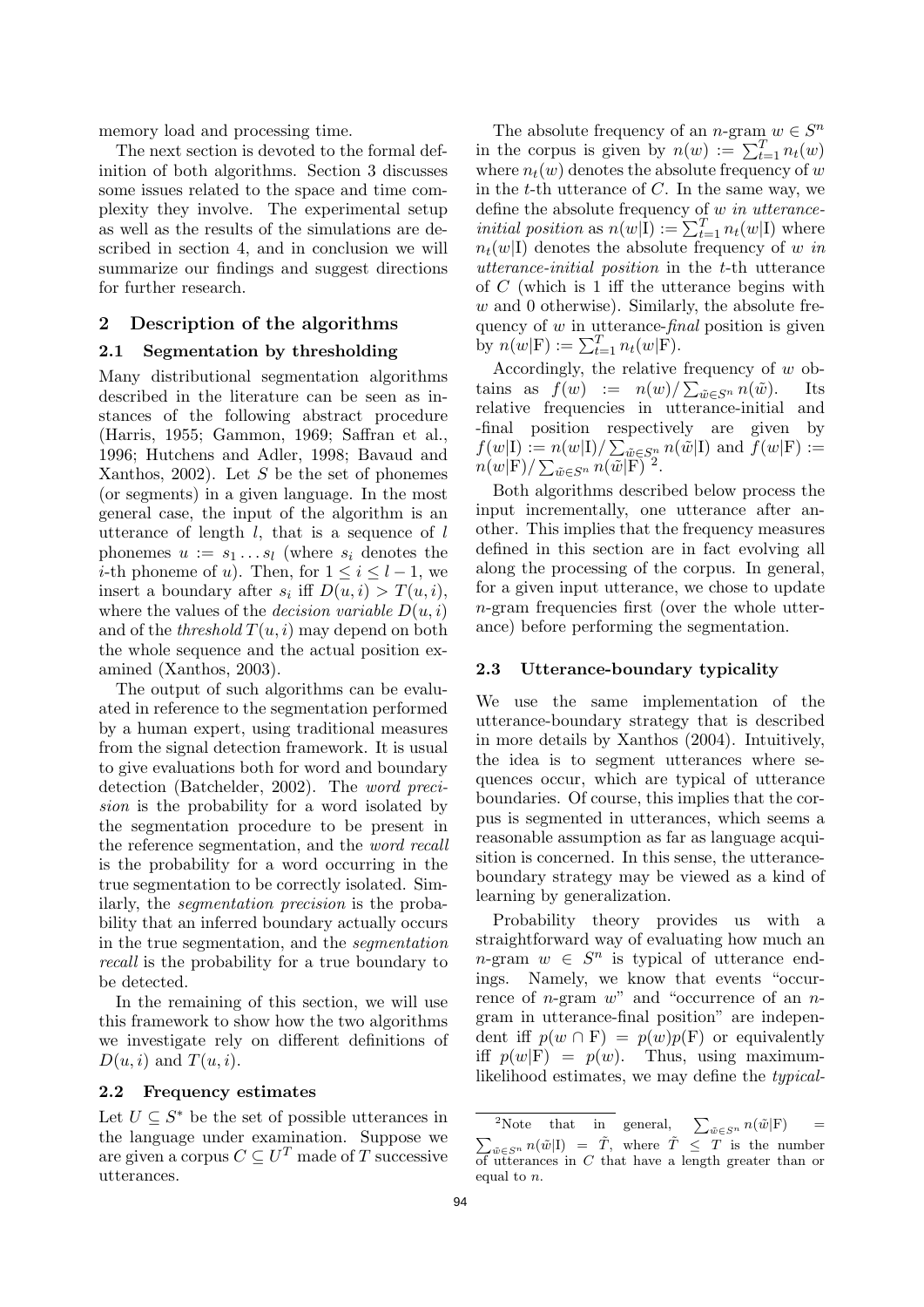ity of w in utterance-final position as:

$$
t(w|\mathcal{F}) := \frac{f(w|\mathcal{F})}{f(w)}\tag{1}
$$

This measure is higher than 1 iff  $w$  is more likely to occur in utterance-final position (than in any position), lower iff it is less likely to occur there, and equal to 1 iff its probability is independent of its position.

In the context of a segmentation procedure, this suggest a "natural" constant threshold  $T(u, i) := 1$  (which can optionally be fine-tuned in order to obtain a more or less conservative result). Regarding the decision variable, if we were dealing with an utterance  $u$  of infinite length, we could simply set the order  $r > 1$ of the typicality computation and define  $d(u, i)$ as  $t(s_{i-(r-1)}\ldots s_i|\text{F})$  (where  $s_i$  denotes the *i*th phoneme of  $u$ ). Since the algorithm is more likely to process an utterance of finite length l, there is a problem when considering a potential boundary close to the beginning of the utterance, in particular when  $r > i$ . In this case, we can compute the typicality of smaller sequences, thus defining the decision variable as  $t(s_{i-(\tilde{r}-1)}\ldots s_i|\text{F})$ , where  $\tilde{r} := \min(r, i)$ .

As was already suggested by Harris (1955), our implementation actually combines the typicality in utterance-final position with its analogue in utterance-initial position. This is done by taking the average of both statistics, and we have found empirically efficient to weight it by the relative lengths of the conditioning sequences:

$$
D(u,i) := \frac{\tilde{r}}{\tilde{r} + \tilde{r}'} t(w|F) + \frac{\tilde{r}'}{\tilde{r} + \tilde{r}'} t(w'|I) \quad (2)
$$

where  $w := s_{i-(\tilde{r}-1)} \dots s_i \in S^{\tilde{r}}, w' :=$  $s_{i+1} \ldots s_{i+\tilde{r}'} \in S^{\tilde{r}'}, \tilde{r} := \min(r, i) \text{ and } \tilde{r}' :=$  $min(r, l - i)$ . This definition helps compensate for the asymmetry of arguments when  $i$  is either close to 1 or close to l.

Finally, in the simulations below, we apply a mechanism that consists in incrementing  $\overline{n}(w|F)$  and  $n(w'|I)$  (by one) whenever  $D(u, i)$  $T(u, i)$ . The aim of this is to enable the discovery of new utterance-boundary typical sequences. It was found to considerably raise the recall as more utterances are processed, at the cost of a slight reduction in precision (Xanthos, 2004).

#### 2.4 Successor count

The second algorithm we investigate in this paper is an implementation of Harris' successor count (Harris, 1955), the historical source of all predictability-based approaches to segmentation. It relies on the assumption that in general, the diversity of possible phonemes transitions is high after a word boundary and decreases as we consider transitions occurring further inside a word.

The diversity of transitions following an  $n$ gram  $w \in S^{n}$  is evaluated by the *successor* count (or successor variety), simply defined as the number of different phonemes that can occur after it:

$$
succ(w) := |\{ s \in S | n(ws) > 0 \}|
$$
 (3)

Transposing the indications of Harris in the terms of section 2.1, for an utterance  $u :=$  $s_1 \ldots s_l$ , we define  $D(u, i)$  as  $succ(w)$  where  $w := s_1 \dots s_i$ , and  $T(u,i)$  as  $\max[D(u,i -$ 1),  $D(u, i + 1)$ . Here again a "backward" measure can be defined, the predecessor count:

$$
predec(w) := |\{ s \in S | n(sw) > 0 \}| \qquad (4)
$$

Accordingly, we have  $D'(u, i) = \text{predec}(w')$ where  $w' := s_{i+1} \dots s_l$ , and  $T'(u, i) :=$  $\max[D'(u, i-1), D'(u, i+1)].$  In order to combine both statistics, we have found efficient to use a composite decision rule, where a boundary is inserted after phoneme  $s_i$  iff  $D(u, i) > T(u, i)$ or  $D'(u, i) > T'(u, i)$ .

These decision variables differ from those used in the utterance-boundary approach in that there is no fixed bound on the length of their arguments. As will be discussed in section 3, this has important consequences for the complexity of the algorithm. Also, the threshold used for the successor count depends explicitely on both  $u$  and  $i$ : rather than seeking values higher than a given threshold, this method looks for peaks of the decision variable monitored over the input, whether the actual value is high or not. This is a more or less arbitrary feature of this class of algorithms, and much work remains to be done in order to provide theoretical justifications rather than mere empirical evaluations.

#### 3 Complexity issues

It is not easy to evaluate the complexity of the algorithms discussed in this paper, which consist mainly in the space and time needed to store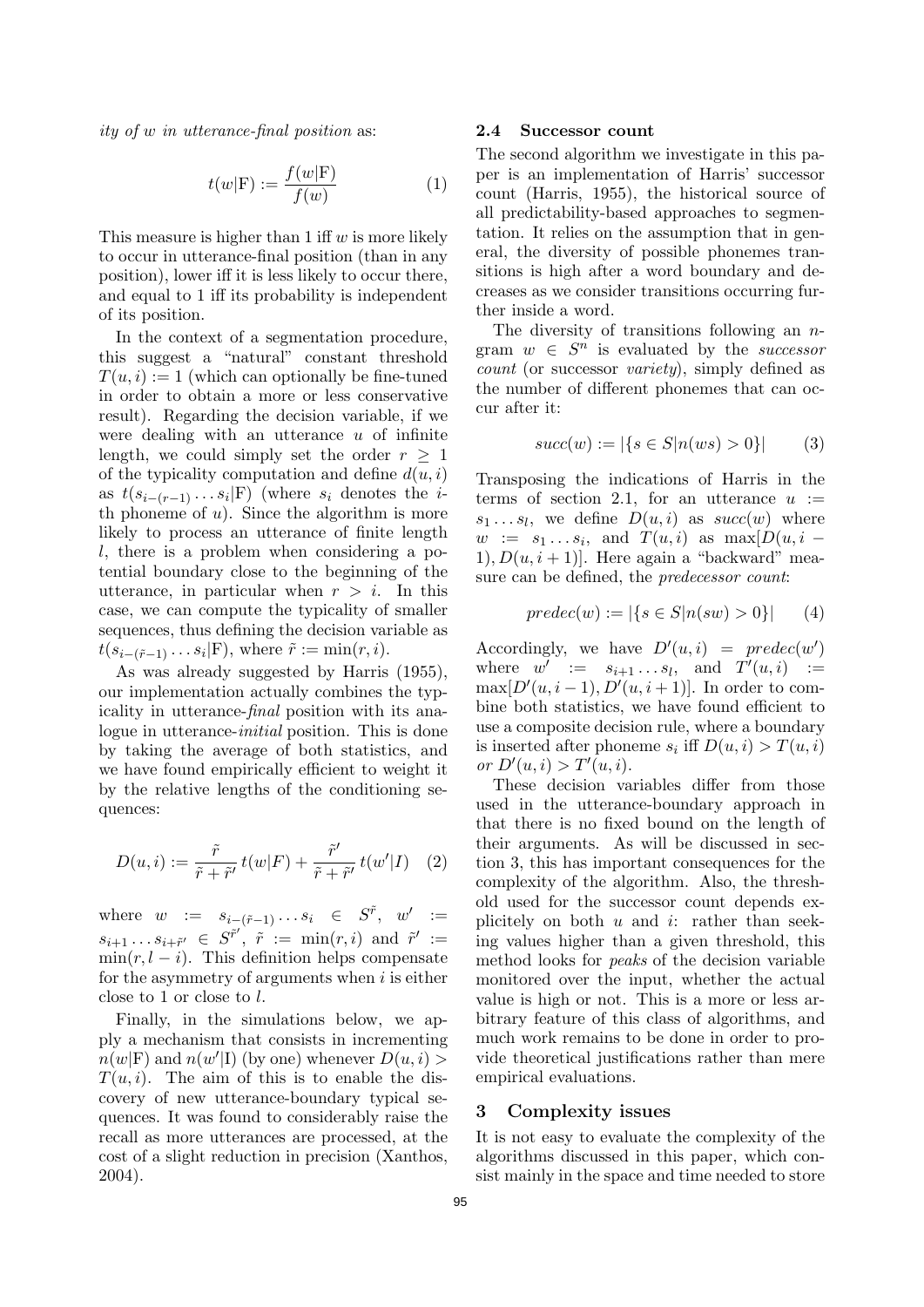and retrieve the necessary information for the computation of  $n$ -grams frequencies. Of course, this depends much on the actual implementation. For instance, in a rather naive approach, utterances can be stored as such and the memory load is then roughly equivalent to the size of the corpus, but computing the frequency of an n-gram requires scanning the whole memory.

A first optimization is to count utterances rather than merely store them. Some programming languages have a very convenient and efficient built-in data structure for storing elements indexed by a string<sup>3</sup>, such as the frequency associated with an utterance. However, the actual gain depends on the redundancy of the corpus at utterances level, and even in an acquisition corpus, many utterances occur only once. The time needed to compute the frequency of an n-gram is reduced accordingly, and due to the average efficiency of hash coding, the time involved by the storage of an utterance is approximately as low as in the naive case above.

It is possible to store not only the frequency of utterances, but also that of their subparts. In this approach, storing an n-gram and retrieving its frequency need comparable time resources, expected to be low if hashing is performed. Of course, from the point of view of memory load, this is much more expensive than the two previous implementations discussed. However, we can take advantage of the fact that in an utterance of length l, every n-gram w with  $1 \leq n \leq l$ is the prefix and/or suffix of at least an  $n + 1$ gram  $w'$ . Thus, it is much more compact to store them in a directed tree, the root of which is the empty string, and where each node corresponds to a phoneme in a given context<sup>4</sup>, and each child of a node to a possible successor of that phoneme in its context. The frequency of an n-gram can be stored in a special child of the node representing the terminal phoneme of the n-gram.

This implementation (tree storage) will be used in the simulations described below. It is not claimed to be more psychologically plausible than another, but we believe the size in nodes of the trees built for a given corpus provides an intuitive and accurate way of comparing the memory requirements of the algorithms we discuss. From the point of view of time complexity, however, the tree structure is less optimal than a flat hash table since the time needed for the

storage or retrieval of an n-gram grows linearly with *n*.

## 4 Empirical evaluation

#### 4.1 Experimental setup

Both algorithms described above were implemented implemented in Perl<sup>5</sup> and evaluated using a phonemically transcribed and childoriented French corpus (Kilani-Schoch corpus<sup>6</sup>). We have extracted from the original corpus all the utterances of Sophie's parents (mainly her mother) between ages 1;6.14 and 2;6.25 (year;month.day). These were transcribed phonemically in a semi-automatic fashion, using the BRULEX database (Content et al., 1990) and making the result closer to oral French with a few hand-crafted rules. Eventually the first 10'000 utterances were used for simulations. This corresponds to 37'663 words (992 types) and 103'325 phonemes (39 types).

In general, we will compare the results observed for the successor count used on its own ("SC alone", on the figures) with those obtained when the utterance-boundary typicality is used for preprocessing<sup>7</sup>. The latter were recorded for  $1 \leq r \leq 5$ , where r is the order for the computation of typicalities. The threshold value for typicality was set to 1 (see section 2.3). The results of the algorithms for word segmentation were evaluated by comparing their output to the segmentation given in the original transcription using precision and recall for word and boundary detection (computed over the whole corpus). The memory load is measured by the number of nodes in the trees built by each algorithm, and the processing time is the number of seconds needed to process the whole corpus.

#### 4.2 Segmentation performance

When used in isolation, our implementation of the successor count has a segmentation precision as high as 82.5%, with a recall of 50.5%; the word precision and recall are 57% and 40.8%

<sup>&</sup>lt;sup>3</sup>This type of storage is known as hash coding.

<sup>&</sup>lt;sup>4</sup> defined by the whole sequence of its parent nodes

<sup>5</sup>Perl was chosen here because of the ease it provides when it comes to textual statistics; however, execution is notoriously slower than with C or C++, and this should be kept in mind when interpreting the large differences in processing time reported in section 4.4.

<sup>6</sup>Sophie, a French speaking Swiss child, was recorded at home by her mother every ten days in situations of play (Kilani-Schoch and Dressler, 2001). The transcription and coding were done according to CHILDES conventions (MacWhinney, 2000).

<sup>7</sup>Results of the utterance-boundary approach alone are given in (Xanthos, 2004)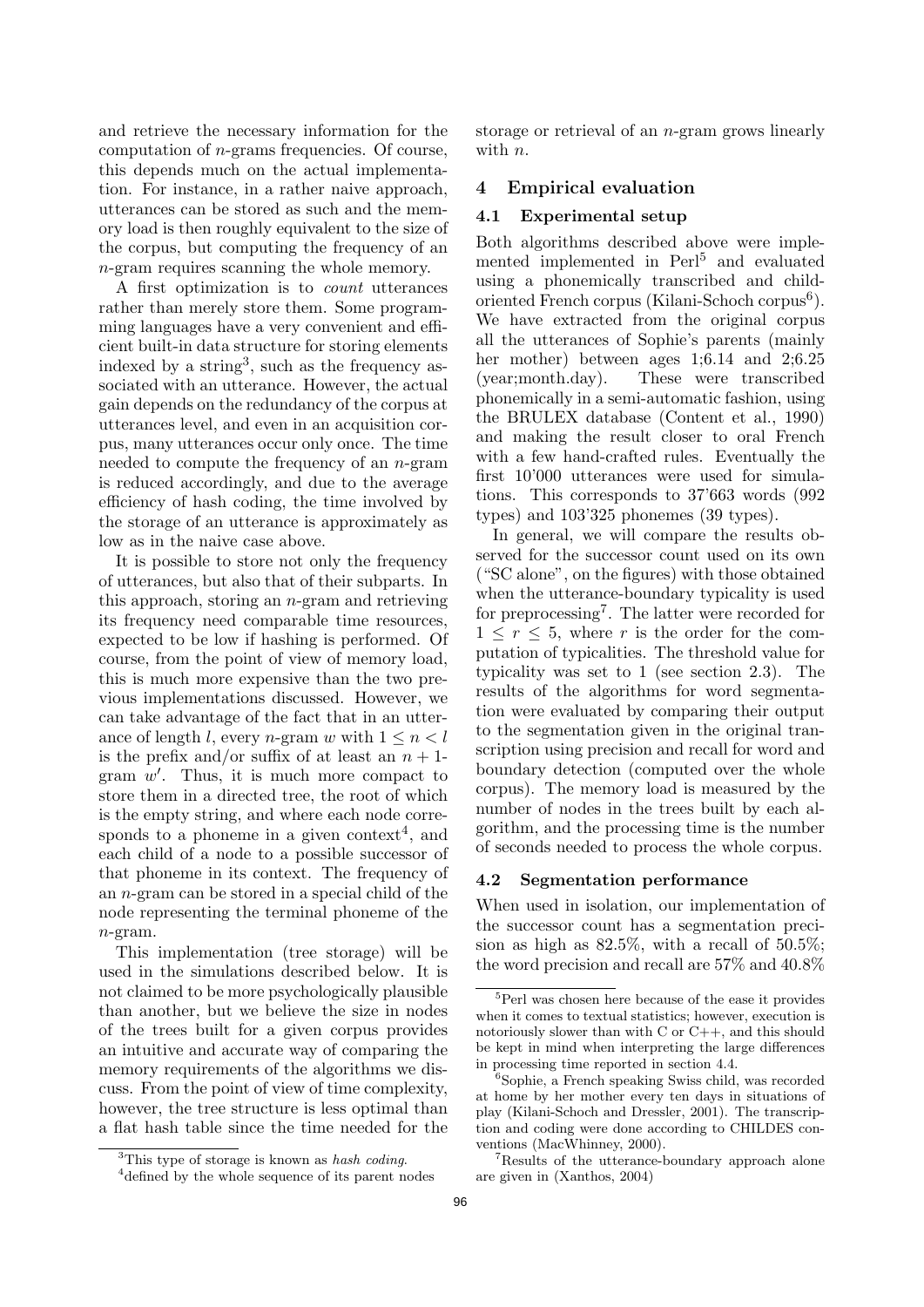

Figure 1: Segmentation precision and recall obtained with the successor count alone and with utterance-boundary preprocessing on n-grams.

respectively. For comparison, the highest segmentation precision obtained with utteranceboundary typicality alone is  $80.8\%$  (for  $r = 5$ ), but the corresponding recall does not exceed 37.6%, and the highest word precision is 44.4%  $(r = 4)$  with a word recall of 31.4%. As expected, the successor count performs much better than the utterance boundary typicality in isolation.

Using utterance-boundary typicality as a preprocessing step has a remarkable impact on the performance of the resulting algorithm. Figure 1 shows the segmentation performance obtained for boundary detection with the successor count alone or in combination with preprocessing (for  $1 \leq r \leq 5$ . The segmentation precision is always lower with preprocessing, but the difference dwindles as r grows: for  $r = 5$ , it reaches 79.9%, so only 2.1% are lost. On the contrary, the segmentation recall is always higher with preprocessing. It reaches a peak of 79.3% for  $r = 3$ , and stays as high as 71.2\% for  $r = 5$ , meaning a 20.7% difference with the successor count alone.

Concerning the detection of whole words, (figure 2), the word precision is strictly increasing with r and ranges between  $15.2\%$  and  $60.2\%$ , the latter being a 3.2% increase with regard to the successor count alone. The word recall is lower when preprocessing is performed with  $n = 1$  (-18.2%), but higher in all other cases, with a peak of 56% for  $n = 4$  (+15.2%).

Overall, we can say the segmentation perfor-



Figure 2: Word precision and recall obtained with the successor count alone and with utterance-boundary preprocessing on n-grams.

mance exhibited by our hybrid algorithm confirms our expectations regarding the complementarity of the two strategies examined: their combination is clearly superior to each of them taken independently. There may be a slight loss in precision, but it is massively counterbalanced by the gain in recall.

# 4.3 Memory load

The second hypothesis we made was that the preprocessing step would reduce the memory load of the successor count algorithm. In our implementation, the space used by each algorithm can be measured by the number of nodes of the trees storing the distributions. Five distinct trees are involved: three for the utteranceboundary approach (one for the distribution of n-grams in general and two for their distributions in utterance-initial and -final position), and two for the predictability approach (one for successors and one for predecessors). The memory load of each algorithm is obtained by summation of these values.

As can be seen on figure 3, the size of the trees built by the successor count is drastically reduced by preprocessing. Successor count alone uses as many as 99'405 nodes; after preprocessing, the figures range between 7'965 for  $n = 1$ and 38'786 for  $n = 5$  (SC, on the figure)<sup>8</sup>. However, the additional space used by the  $n$ -grams

<sup>8</sup>These values are highly negatively correlated with the number of boundaries–true or false–inserted by preprocessing  $(r = -0.96)$ .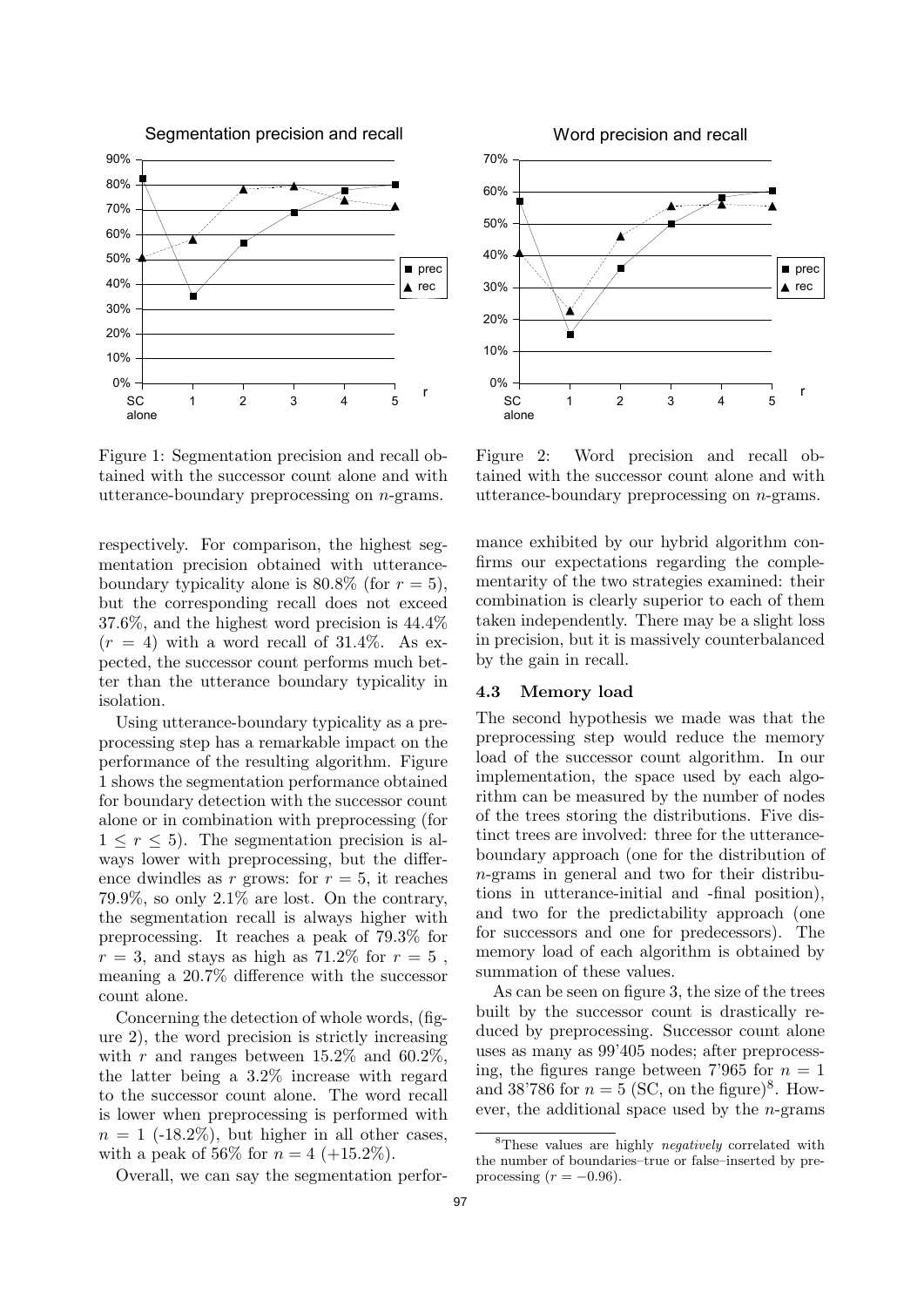



Figure 3: Memory load (in thousands of nodes) measured with the successor count alone and with utterance-boundary preprocessing on  $n$ grams (see text).

distributions needed to compute the utteranceboundary typicality (UBT) grows quickly with  $n$ , and the total number of nodes even exceeds that of the successor count alone when  $n = 5$ . Still, for lower values of  $n$ , preprocessing leads to a substantial reduction in total memory load.

#### 4.4 Processing time

It seems unlikely that the combination of the two algorithms does not exhibit any drawback. We have said in section 3 that storing distributions in a tree was not optimal from the point of view of time complexity, so we did not have high expectations on this topic. Nevertheless, we recorded the time used by the algorithms for the sake of completeness. CPU time<sup>9</sup> was measured in seconds, using built-in functions of Perl, and the durations we report were averaged over 10 runs of the simulation<sup>10</sup>.

What can be seen on figure 4 is that although the time used by the successor count computation is slightly reduced by preprocessing, this does not compensate for the additional time required by the preprocessing itself. On average, the total time is multiplied by 1.6 when preprocessing is performed. Again, this is really a consequence of the chosen implementation, as this factor could be reduced to 1.15 by storing

Processing time



Figure 4: Processing time (in seconds) measured with the successor count alone and with utterance-boundary preprocessing on n-grams.

distributions in flat hash tables rather than tree structures.

# 5 Conclusions and discussion

In this paper, we have investigated two approaches to speech segmentation based on different heuristics: the utterance-boundary strategy, and the predictability strategy. On the basis of former empirical results as well as theoretical considerations regarding their performance and complexity, we have suggested that the utterance-boundary approach could be used as a preprocessing step in order to lighten the task of the predictability approach without damaging the segmentation.

This intuition was translated into an explicit model, then implemented and evaluated for a task of word segmentation on a child-oriented phonetically transcribed french corpus. Our results show that:

- the combined algorithm outperforms its component parts considered separately;
- the total memory load of the combined algorithm can be substantially reduced by the preprocessing step;
- however, the processing time of the combined algorithm is generally longer and possibly much longer depending on the implementation.

These findings are in line with recent research advocating the integration of various strategies for speech segmentation. In his work on

<sup>9</sup> on a pentium III 700MHz

<sup>10</sup>This does not give a very accurate evaluation of processing time, and we plan to express it in terms of number of computational steps.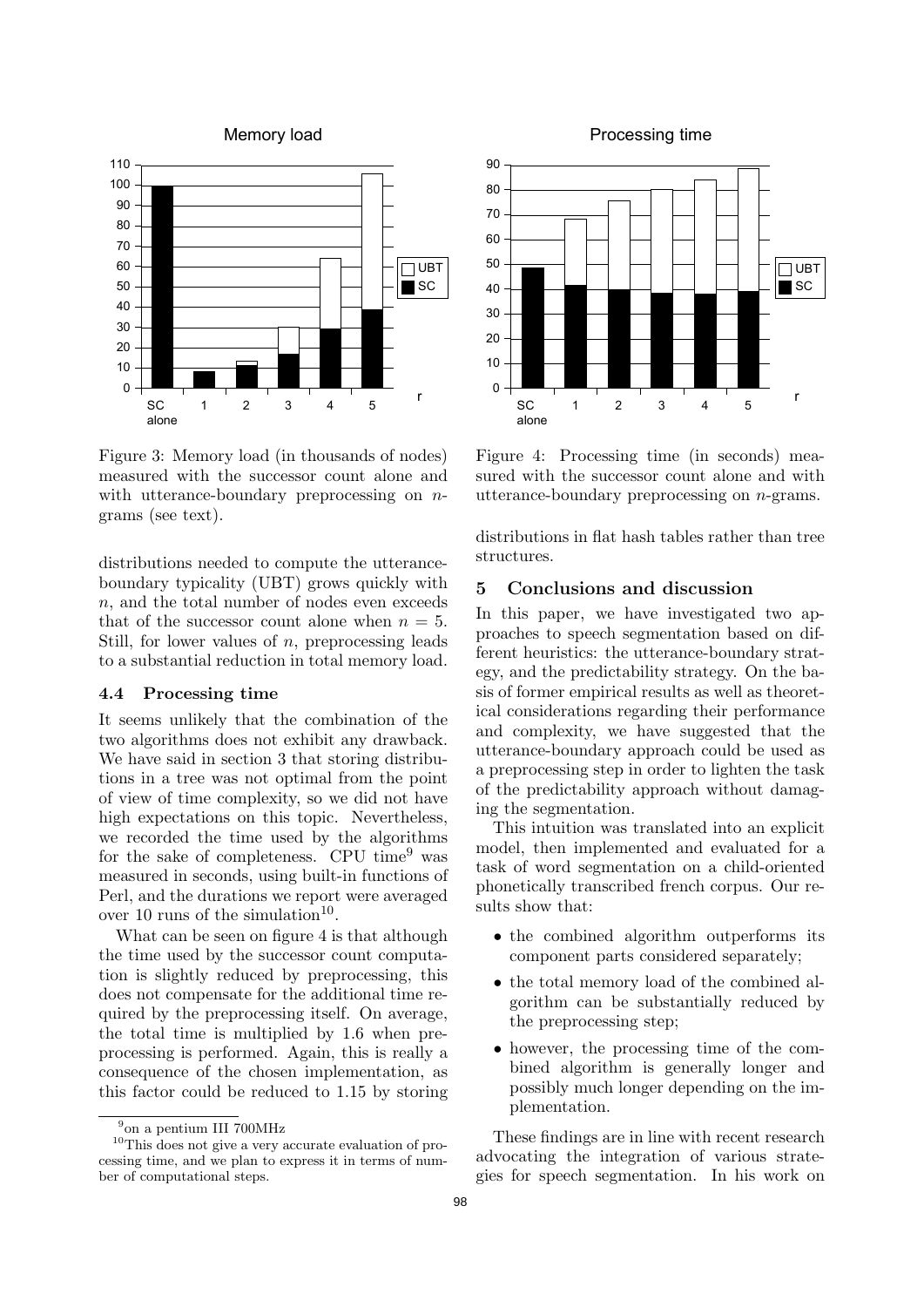

Figure 5: Average successor count for *n*-grams (based on the corpus described in section 4.1).

computational morphology, Goldsmith (2001) uses Harris' successor count as a means to reduce the search space of a more powerful algorithm based on minimum description length (Marcken, 1996). We go one step further and show that an utterance-boundary heuristic can be used in order to reduce the complexity of the successor count algorithm<sup>11</sup>.

Besides complexity issues, there is a problem of data sparseness with the successor count, as it decreases very quickly while the size  $n$  of the context grows. In the case of our quite redundant child-oriented corpus, the (weighted) average of the successor count<sup>12</sup> for a random  $n$ -gram  $\sum_{w \in S^n} f(w)$  succ $(w)$  gets lower than 1 for  $n \geq 9$  (see figure 5). This means that in most utterances, no more boundary can be inserted after the first 9 phonemes (respectively before the last 9 phonemes) unless we get close enough to the other extremity of the utterance for the predecessor (respectively successor) count to operate. As regards the utteranceboundary typicality, on the other hand, the position in the utterance makes no difference. As a consequence, many examples can be found in our corpus, where the middle part of a long utterance would be undersegmented by the successor count alone, whereas preprocessing provides it with more tractable chunks. This is illustrated by the following segmentations of the utterance [il ɛm pɑ le karɔt papa] ( $Daddy\ doesn't$ 

like carrots), where vertical bars denote boundaries predicted by the utterance-boundary typicality (for  $r = 5$ ), and dashes represent boundaries inferred by the successor count:

|             | $[i]$ - $empalekarot-papa]$                     |
|-------------|-------------------------------------------------|
| UBT $(r=5)$ | [ilempa lekarət papa]                           |
| $UBT + SC$  | $[i]$ - $\epsilon$ m-pa le-kar $\epsilon$  papa |

This suggests that the utterance-boundary strategy could be more than an additional device that safely predicts some boundaries that the successor count alone might have found or not: it could actually have a functional relationship with it. If the predictability strategy has some relevance for speech segmentation in early infancy (Saffran et al., 1996), then it may be necessary to counterbalance the data sparseness; this is what these authors implicitely do by using first-order transition probabilities, and it would be easy to define an  $n$ -th order successor count in the same way. Yet another possibility would be to "reset" the successor count after each boundary inserted. Further research should bring computational and psychological evidence for or against such ways to address representativity issues.

We conclude this paper by raising an issue that was already discussed by Gammon (1969), and might well be tackled with our methodology. It seems that various segmentation strategies correlate more or less with different segmentation levels. We wonder if these different kinds of sensitivity could be used to make inferences about the hierarchical structure of utterances.

#### 6 Acknowledgements

The author is grateful to Marianne Kilani-Schoch and the mother of Sophie for providing the acquisition corpus (see p.4), as well as to François Bavaud, Marianne Kilani-Schoch and two anonymous reviewers for useful comments on earlier versions of this paper.

# References

- R.N. Aslin, J.Z. Woodward, N.P. Lamendola, and T.G. Bever. 1996. Models of word segmentation in fluent maternal speech to infants. In J.L Morgan and Demuth K., editors, Signal to Syntax: Bootstrapping from Speech to Grammar in Early Language Acquisition, pages 117–134. Lawrence Erlbaum Associates, Mahwah (NJ).
- E. Batchelder. 2002. Bootstrapping the lexicon: A computational model of infant speech segmentation. Cognition, 83:167–206.

<sup>&</sup>lt;sup>11</sup>at least as regards memory load, which could more restrictive in a developmental perspective

<sup>&</sup>lt;sup>12</sup>The predecessor count behaves much the same.